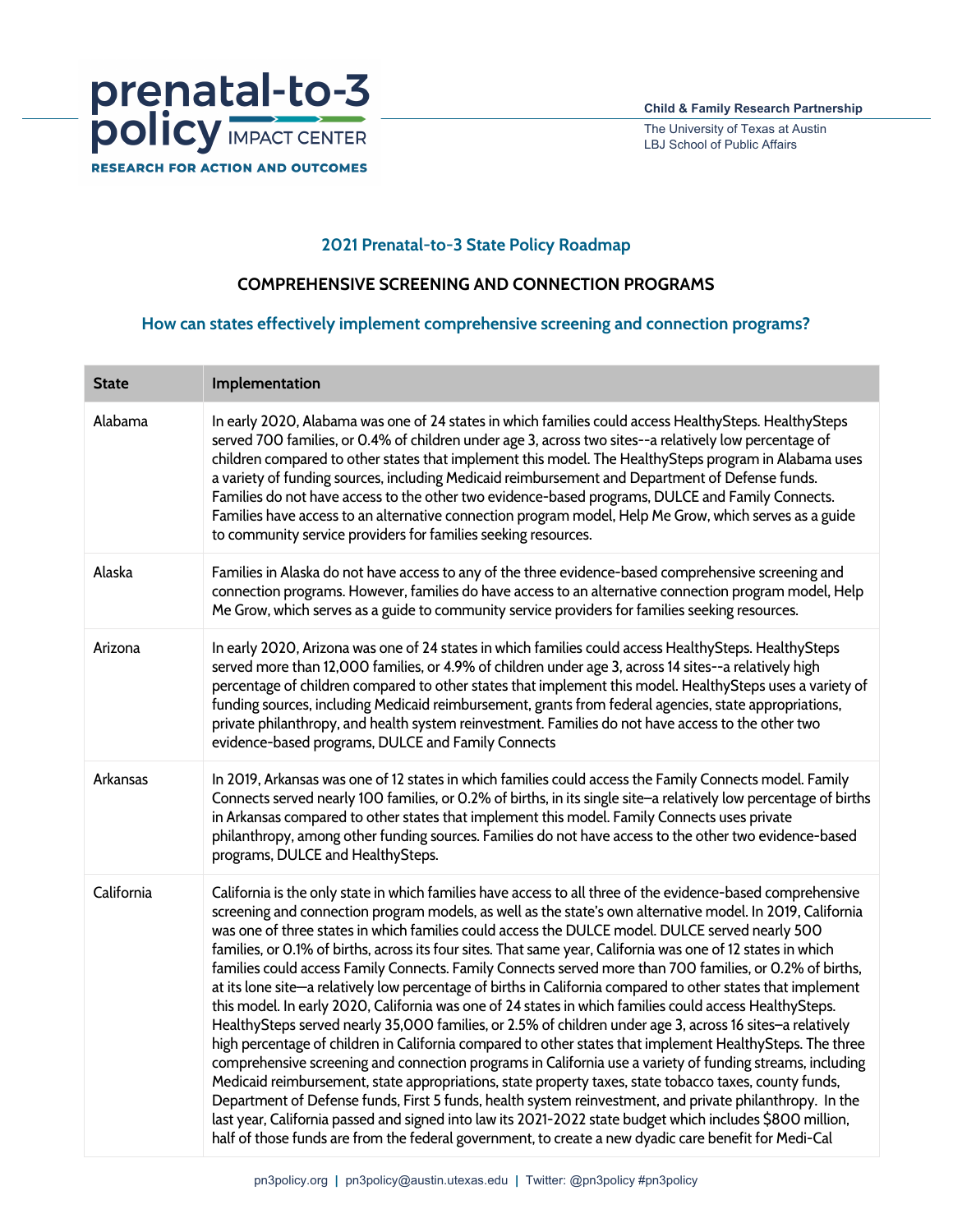| <b>State</b>            | Implementation                                                                                                                                                                                                                                                                                                                                                                                                                                                                                                                                                                                                                                                                                                                                                                                                                                                                                                                                                                                                                                                                                                                                                                                                                        |
|-------------------------|---------------------------------------------------------------------------------------------------------------------------------------------------------------------------------------------------------------------------------------------------------------------------------------------------------------------------------------------------------------------------------------------------------------------------------------------------------------------------------------------------------------------------------------------------------------------------------------------------------------------------------------------------------------------------------------------------------------------------------------------------------------------------------------------------------------------------------------------------------------------------------------------------------------------------------------------------------------------------------------------------------------------------------------------------------------------------------------------------------------------------------------------------------------------------------------------------------------------------------------|
|                         | enrollees. When implemented, children and families with Medi-Cal insurance will be able to access dyadic<br>care models, including the HealthySteps model, that address parent and child health together. California's<br>alternative comprehensive screening and connection program, Welcome Baby, has been implemented in 13<br>Los Angeles County hospitals. The program offers universal prenatal and postpartum home visits, as well as<br>one hospital visit immediately following the birth, to facilitate support and service connection to all families.<br>Families also have access to an alternative connection program model, Help Me Grow, which serves as a<br>guide to community service providers for families seeking resources.                                                                                                                                                                                                                                                                                                                                                                                                                                                                                    |
| Colorado                | In early 2020, Colorado was one of 24 states in which families could access the HealthySteps model.<br>HealthySteps served more than 30,000 families, or 15.5% of children under age 3, across 15 sites-the<br>second highest percentage of children served among all states that implement this model. HealthySteps<br>uses a variety of funding streams, including Medicaid reimbursement, state appropriations, private<br>philanthropy, and health system reinvestment. Families do not have access to the other two evidence-<br>based programs, DULCE and Family Connects.                                                                                                                                                                                                                                                                                                                                                                                                                                                                                                                                                                                                                                                      |
| Connecticut             | Connecticut is a leader in comprehensive screening and connections programs because it is one of only<br>three states that has passed legislation recently to implement an evidence-based model statewide. In the<br>last year, legislators passed the governor's budget bill, S.B. 1202, which allocates \$8 million of Connecticut's<br>American Rescue Plan Act funds to implement a universally available evidence-based comprehensive<br>screening and connection program. In early 2020, Connecticut was one of 24 states in which families could<br>access HealthySteps. HealthySteps served nearly 500 families, or 0.4% of children under age 3, at its lone<br>site--a relatively low percentage of children compared to other states that implement this model.<br>HealthySteps uses a variety of funding streams, including Medicaid reimbursement and grants from federal<br>agencies. Families do not have access to the other two evidence-based programs, DULCE and Family<br>Connects. Families also have access to an alternative connection program model, Help Me Grow, which<br>started in Connecticut in 1997. Help Me Grow serves as a guide to community service providers for families<br>seeking resources. |
| Delaware                | Families in Delaware do not have access to any of the three evidence-based comprehensive screening and<br>connection programs. However, families do have access to an alternative connection program model, Help<br>Me Grow, which serves as a guide to community service providers for families seeking resources.                                                                                                                                                                                                                                                                                                                                                                                                                                                                                                                                                                                                                                                                                                                                                                                                                                                                                                                   |
| District of<br>Columbia | In early 2020, the District of Columbia was one of 24 states in which families could access HealthySteps.<br>HealthySteps served nearly 5,000 families, or 16.3% of children under age 3, in the District of Columbia's<br>two sites-the highest among all states that implement this model. HealthySteps uses a variety of funding<br>streams, including Medicaid reimbursement, grants from federal agencies, state appropriation, and private<br>philanthropy. Families do not have access to the other two evidence-based programs, DULCE and Family<br>Connects. Families also have access to an alternative connection program model, Help Me Grow, which<br>serves as a guide to community service providers for families seeking resources.                                                                                                                                                                                                                                                                                                                                                                                                                                                                                   |
| Florida                 | Families in Florida have access to two of the three evidence-based comprehensive screening and<br>connection programs. In 2019, Florida was one of three states in which families could access DULCE.<br>DULCE served approximately 200 families, or 0.1% of births at the state's lone site. In early 2020, Florida<br>was one of 24 states in which families could access the HealthySteps model. HealthySteps served over<br>16,000 families, or 2.4% of children under age 3, across 12 sites. DULCE and HealthySteps programs in<br>Florida use a variety of funding of funding stream, including Medicaid reimbursement, and state<br>appropriations. Families do not have access to Family Connects. However, families do access an alternative                                                                                                                                                                                                                                                                                                                                                                                                                                                                                |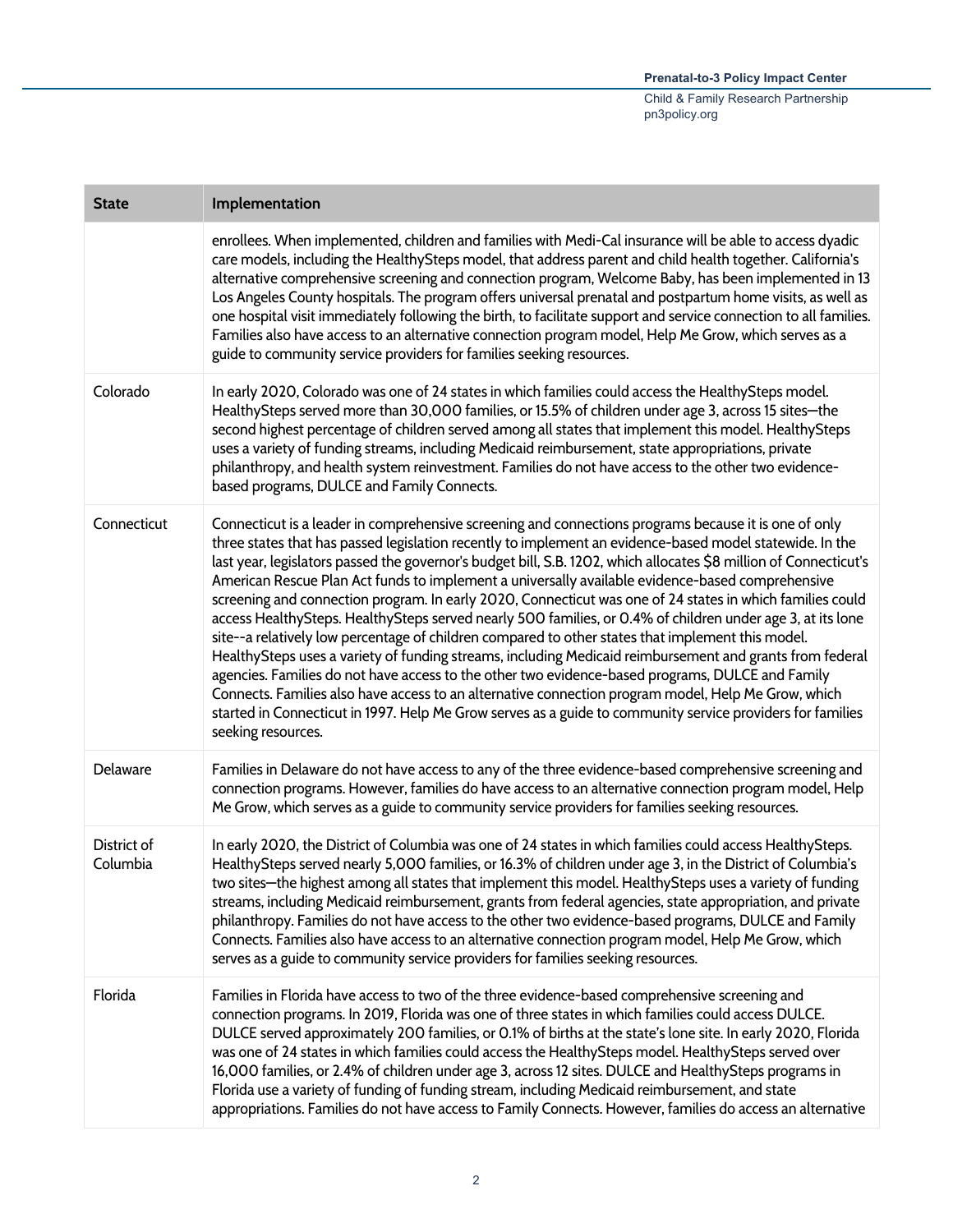| <b>State</b> | Implementation                                                                                                                                                                                                                                                                                                                                                                                                                                                                                                                                                                                                                                                                                                                                                                                                                                                                                                                                                                                                                                                                                                                                                                                                                         |
|--------------|----------------------------------------------------------------------------------------------------------------------------------------------------------------------------------------------------------------------------------------------------------------------------------------------------------------------------------------------------------------------------------------------------------------------------------------------------------------------------------------------------------------------------------------------------------------------------------------------------------------------------------------------------------------------------------------------------------------------------------------------------------------------------------------------------------------------------------------------------------------------------------------------------------------------------------------------------------------------------------------------------------------------------------------------------------------------------------------------------------------------------------------------------------------------------------------------------------------------------------------|
|              | connection program model, Help Me Grow, which serves as a guide to community service providers for<br>families seeking resources.                                                                                                                                                                                                                                                                                                                                                                                                                                                                                                                                                                                                                                                                                                                                                                                                                                                                                                                                                                                                                                                                                                      |
| Georgia      | Families in Georgia do not have access to any of the three evidence-based comprehensive screening and<br>connection programs. However, families do have access to an alternative connection program model, Help<br>Me Grow, which serves as a guide to community service providers for families seeking resources.                                                                                                                                                                                                                                                                                                                                                                                                                                                                                                                                                                                                                                                                                                                                                                                                                                                                                                                     |
| Hawaii       | In early 2020, Hawaii was one of 24 states in which families could access HealthySteps. HealthySteps<br>served more than 2,000 families, or 4.5% of children under age 3, across two sites--a relatively high<br>percentage of children in Hawaii compared to other states that implement this model. HealthySteps uses a<br>variety of funding streams, including Medicaid reimbursement and Department of Defense funds. Families<br>do not have access to the other two evidence-based programs, DULCE and Family Connects.                                                                                                                                                                                                                                                                                                                                                                                                                                                                                                                                                                                                                                                                                                         |
| Idaho        | Families in Idaho do not have access to any of the three evidence-based comprehensive screening and<br>connection programs, nor a state alternative model.                                                                                                                                                                                                                                                                                                                                                                                                                                                                                                                                                                                                                                                                                                                                                                                                                                                                                                                                                                                                                                                                             |
| Illinois     | Families in Illinois have access to two of the three evidence-based comprehensive screening and<br>connection programs. In 2019, Illinois was one of 12 states in which families could access the Family<br>Connects model. Family Connects served nearly 1,000 families, or 0.6% of births, across three sites. In<br>early 2020, Illinois was also one of 24 states in which families could access the HealthySteps model.<br>HealthySteps served more than 20,000 families, or 4.7% of children under age 3, across five sites—also a<br>relatively high percentage of children in Illinois compared to other states that implement this model.<br>Comprehensive screening and connection programs in Illinois use a variety of funding streams, including<br>Medicaid reimbursement, county funds, private philanthropy, Title V Maternal and Child Health Block Grant<br>funds, MIECHV Program funds, and grants from other federal agencies. Families do not have access to the<br>third evidence-based program, DULCE.                                                                                                                                                                                                          |
| Indiana      | Families in Indiana do not have access to any of the three evidence-based comprehensive screening and<br>connection programs. However, families do have access to an alternative connection program model, Help<br>Me Grow, which serves as a guide to community service providers for families seeking resources.                                                                                                                                                                                                                                                                                                                                                                                                                                                                                                                                                                                                                                                                                                                                                                                                                                                                                                                     |
| lowa         | In 2019, Iowa was one of 12 states in which families could access the Family Connects model. Family<br>Connects served nearly 1,000 families, or 2.8% of births, across two sites-a relatively high percentage of<br>births in Iowa compared to other states that implement this model. The Family Connects program uses a<br>variety of funding streams, including MIECHV Program funds, state appropriations, and private<br>philanthropy. Families do not have access to the other two evidence-based programs, DULCE and<br>HealthySteps. Iowa's alternative comprehensive screening and connection model, 1st Five Iowa, is a<br>partnership between the Iowa Department of Public Health and primary care providers across 88 Iowa<br>counties. Primary care providers universally screen children ages birth to 5 during well-child visits and then<br>refer identified children to a 1st Five Developmental Support Specialist who links the referred child to<br>appropriate services and follows up with the family on a regular basis. Finally, families have access to an<br>alternative connection program model, Help Me Grow, which serves as a guide to community service<br>providers for families seeking resources. |
| Kansas       | Families in Kansas do not have access to any of the three evidence-based comprehensive screening and<br>connection programs. However, families do have access to an alternative connection program model, Help<br>Me Grow, which serves as a guide to community service providers for families seeking resources.                                                                                                                                                                                                                                                                                                                                                                                                                                                                                                                                                                                                                                                                                                                                                                                                                                                                                                                      |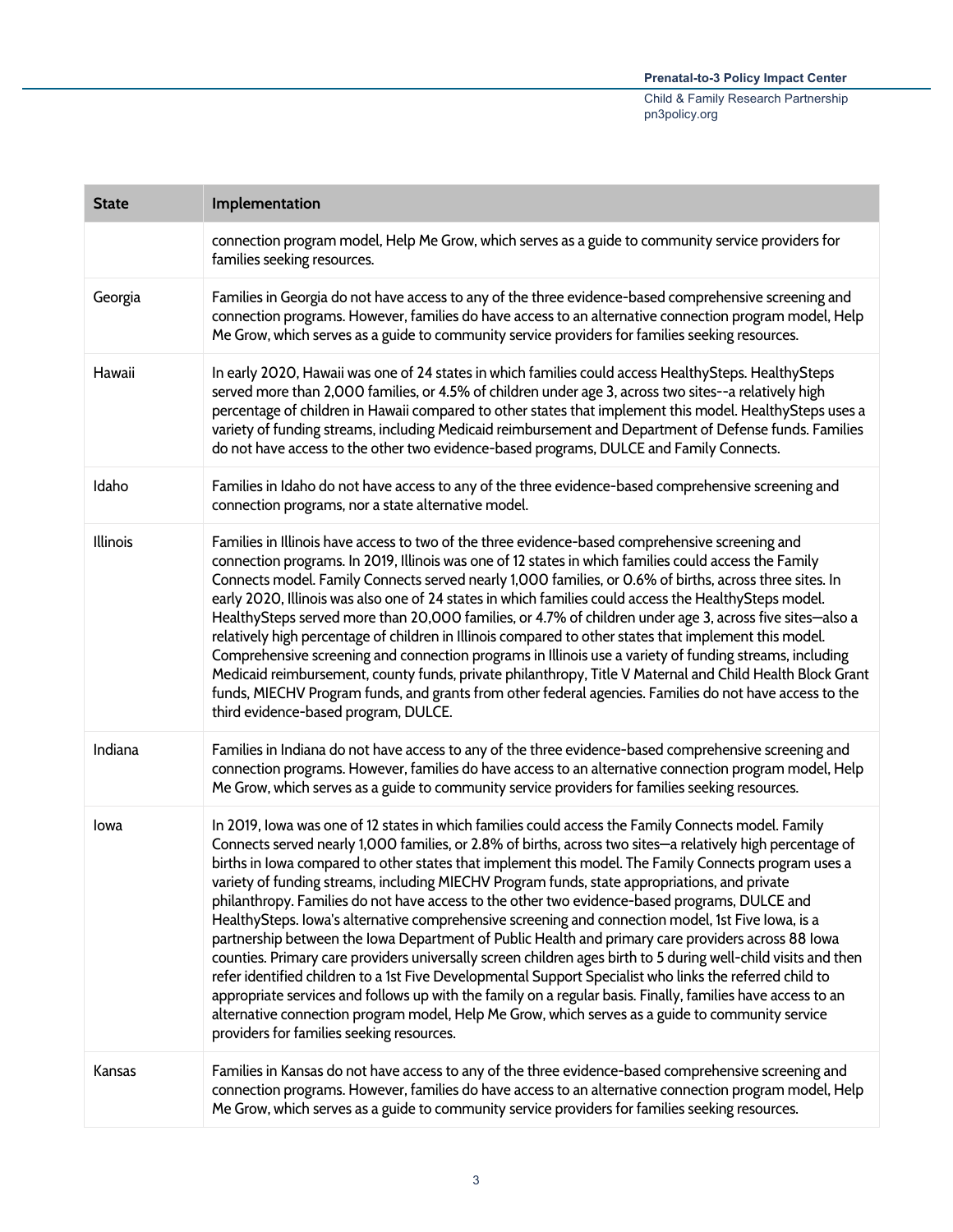| <b>State</b>  | Implementation                                                                                                                                                                                                                                                                                                                                                                                                                                                                                                                                                                                                                                                                                                                                                                                                                                                                                                                                                                                                                                                                                                                                                                                                                                                                                                                                                                                             |
|---------------|------------------------------------------------------------------------------------------------------------------------------------------------------------------------------------------------------------------------------------------------------------------------------------------------------------------------------------------------------------------------------------------------------------------------------------------------------------------------------------------------------------------------------------------------------------------------------------------------------------------------------------------------------------------------------------------------------------------------------------------------------------------------------------------------------------------------------------------------------------------------------------------------------------------------------------------------------------------------------------------------------------------------------------------------------------------------------------------------------------------------------------------------------------------------------------------------------------------------------------------------------------------------------------------------------------------------------------------------------------------------------------------------------------|
| Kentucky      | In early 2020, Kentucky was one of 24 states in which families could access the HealthySteps model.<br>HealthySteps served 400 families, or 0.2% of children under age 3, in the state's lone site-a relatively low<br>percentage of children in Kentucky compared to other states that implement this model. HealthySteps uses<br>Medicaid reimbursement, among other funding sources. Families do not have access to two of the<br>evidence-based programs, DULCE and Family Connects. Families also have access to an alternative<br>connection program model, Help Me Grow, which serves as a guide to community service providers for<br>families seeking resources.                                                                                                                                                                                                                                                                                                                                                                                                                                                                                                                                                                                                                                                                                                                                  |
| Louisiana     | Families in Louisiana do not have access to any of the three evidence-based comprehensive screening and<br>connection programs, nor a state alternative model. In the last year, legislators introduced S.R. 210, which<br>would require the state to study voluntary, universally-available screening and connection programs for all<br>families with young children. The bill failed to progress in the legislative process.                                                                                                                                                                                                                                                                                                                                                                                                                                                                                                                                                                                                                                                                                                                                                                                                                                                                                                                                                                            |
| Maine         | Families in Maine do not have access to any of the three evidence-based comprehensive screening and<br>connection programs, nor a state alternative model.                                                                                                                                                                                                                                                                                                                                                                                                                                                                                                                                                                                                                                                                                                                                                                                                                                                                                                                                                                                                                                                                                                                                                                                                                                                 |
| Maryland      | Families in Maryland have access to two of the three evidence-based comprehensive screening and<br>connection models. In 2019, Maryland was one of 12 states in which families could access Family Connects.<br>Family Connects served more than 300 families, or 0.5% of births, at the state's lone site-a relatively low<br>percentage of births in Maryland compared to other states that implement this model. In early 2020,<br>Maryland was one of 24 states in which families could access the HealthySteps model. HealthySteps served<br>500 families, or 0.2% of children under age 3, at the state's lone site—a relatively low percentage of<br>children compared to other states that implement this model. Both evidence-based programs use a variety<br>of funding streams, including Medicaid reimbursement, grants from federal agencies, private philanthropy,<br>and local and state Department of Education funds. In 2021, the Governor of Maryland and the Maryland<br>Department of Health (DOH) initiated a maternal and child health care initiative, which includes the<br>expansion of HealthySteps in the state. The \$72 million initiative from the Governor's office will be funded<br>by the Maryland Health Services Cost Review Commission, Maryland DOH Public Health Services and<br>Medicaid. Families do not have access to the third evidence-based program, DULCE. |
| Massachusetts | Massachusetts is a leader in comprehensive screening and connection programs because of its state-<br>supported Welcome Family program that it launched in 2013. Designed similarly to the Family Connects<br>model, Welcome Family is available to all families with newborns across five cities, including Boston.<br>Welcome Family offers one free, universal postpartum home visit with an experienced nurse, as well as one<br>follow-up call, to facilitate support and service connection. Welcome Family is funded by MIECHV Program<br>funds and state support. In early 2020, Massachusetts was also one of 24 states in which families could<br>access the HealthySteps model. HealthySteps served 2,300 families, or 1.1% of children under age 3, at the<br>state's lone site-a relatively low percentage of children in Massachusetts compared to other states that<br>implement this model. HealthySteps uses a variety of funding streams, including Medicaid reimbursement,<br>private philanthropy, and health system reinvestment. Families do not have access to the other two<br>evidence-based programs, DULCE and Family Connects.                                                                                                                                                                                                                                                 |
| Michigan      | Families in Michigan do not have access to any of the three evidence-based comprehensive screening and<br>connection programs. However, families do have access to an alternative connection program model, Help<br>Me Grow, which serves as a guide to community service providers for families seeking resources.                                                                                                                                                                                                                                                                                                                                                                                                                                                                                                                                                                                                                                                                                                                                                                                                                                                                                                                                                                                                                                                                                        |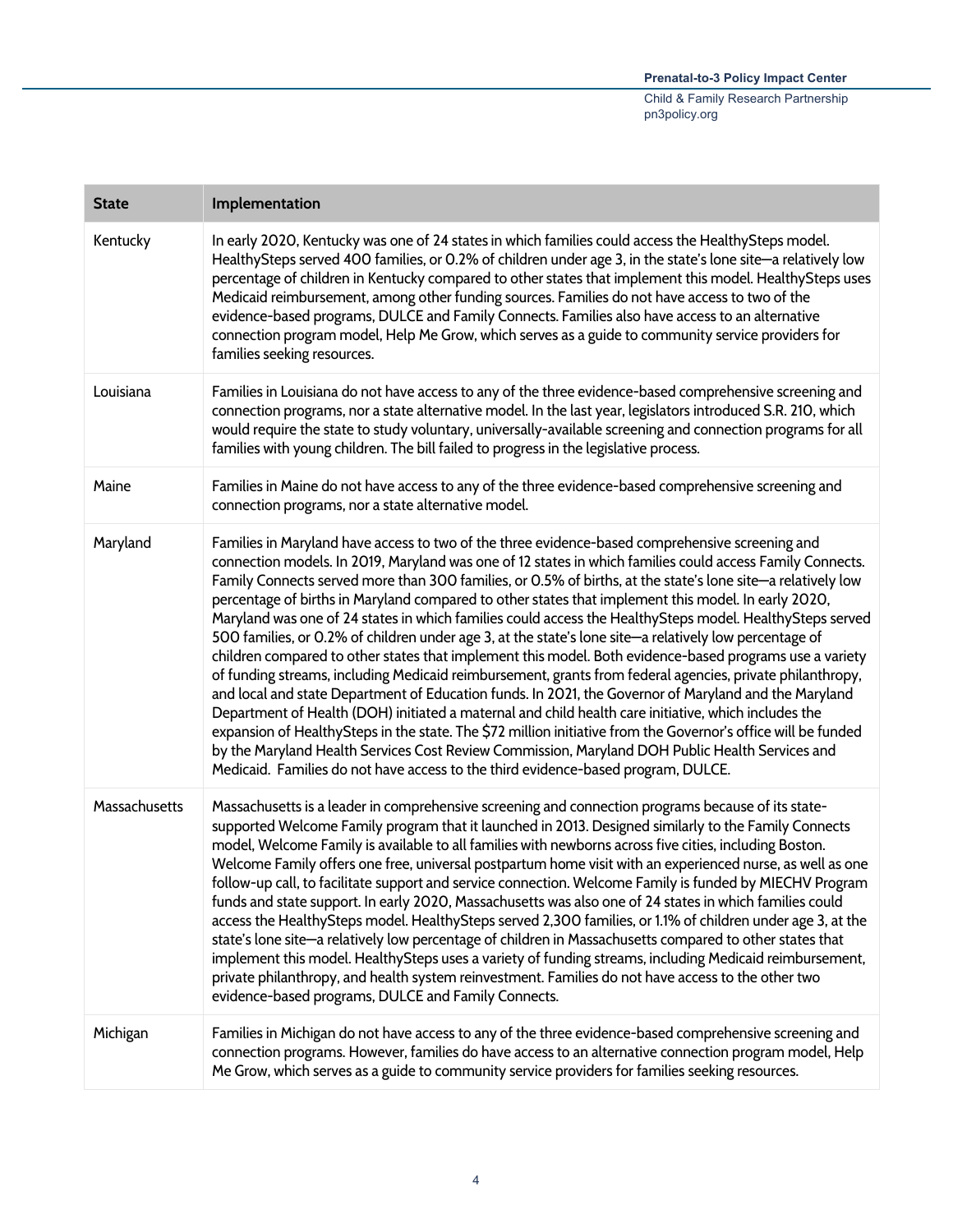| <b>State</b>  | Implementation                                                                                                                                                                                                                                                                                                                                                                                                                                                                                                                                                                                                                                                                                                                                                                                                                                                                                                                                                                                                                                                                                                                                                                            |
|---------------|-------------------------------------------------------------------------------------------------------------------------------------------------------------------------------------------------------------------------------------------------------------------------------------------------------------------------------------------------------------------------------------------------------------------------------------------------------------------------------------------------------------------------------------------------------------------------------------------------------------------------------------------------------------------------------------------------------------------------------------------------------------------------------------------------------------------------------------------------------------------------------------------------------------------------------------------------------------------------------------------------------------------------------------------------------------------------------------------------------------------------------------------------------------------------------------------|
| Minnesota     | Families in Minnesota have access to two of the three evidence-based comprehensive screening and<br>connection programs. In 2019, Minnesota was one of 12 states in which families could access Family<br>Connects. Family Connects served more than 100 families, or 0.2% of births, at the state's lone site--a<br>relatively low percentage of births in Minnesota compared to other states that implement this model. In<br>early 2020, Minnesota was also one of 24 states in which families could access the HealthySteps model.<br>HealthySteps served nearly 13,000 families, or 6.2% of children under age 3, across three sites--a relatively<br>high percentage of children in Minnesota compared to other states that implement this model.<br>Comprehensive screening and connection programs in Minnesota use a variety of funding streams,<br>including Medicaid reimbursement and health system reinvestment. Families do not have access to the<br>third evidence-based program, DULCE. Families also have access to an alternative connection program<br>model, Help Me Grow, which serves as a guide to community service providers for families seeking<br>resources. |
| Mississippi   | In early 2020, Mississippi was one of 24 states in which families could access the HealthySteps model.<br>HealthySteps served 1,300 families, or 1.2% of children under age 3, across one site-a relatively low<br>percentage of children in Mississippi compared to other states that implement this model. HealthySteps<br>uses Medicaid reimbursement, among other funding streams. Families in Mississippi do not have access to<br>the other two evidence-based programs, DULCE and Family Connects. Families also have access to an<br>alternative connection program model, Help Me Grow, which serves as a guide to community service<br>providers for families seeking resources.                                                                                                                                                                                                                                                                                                                                                                                                                                                                                                |
| Missouri      | In early 2020, Missouri was one of 24 states in which families could access the HealthySteps model.<br>HealthySteps served 1,600 families, or 0.7% of children under age 3, across one site--a relatively low<br>percentage of children in Missouri compared to other states that implement this model. HealthySteps uses<br>Medicaid reimbursement, among other funding streams. Families do not have access to the other two<br>evidence-based programs, DULCE and Family Connects. Families also have access to an alternative<br>connection program model, Help Me Grow, which serves as a guide to community service providers for<br>families seeking resources.                                                                                                                                                                                                                                                                                                                                                                                                                                                                                                                    |
| Montana       | Families in Montana do not have access to any of the three evidence-based comprehensive screening and<br>connection programs, nor a state alternative model.                                                                                                                                                                                                                                                                                                                                                                                                                                                                                                                                                                                                                                                                                                                                                                                                                                                                                                                                                                                                                              |
| Nebraska      | Families in Nebraska do not have access to any of the three evidence-based comprehensive screening and<br>connection programs. However, families do have access to an alternative connection program model, Help<br>Me Grow, which serves as a guide to community service providers for families seeking resources.                                                                                                                                                                                                                                                                                                                                                                                                                                                                                                                                                                                                                                                                                                                                                                                                                                                                       |
| Nevada        | Families in Nevada do not have access to any of the three evidence-based comprehensive screening and<br>connection programs, nor a state alternative model.                                                                                                                                                                                                                                                                                                                                                                                                                                                                                                                                                                                                                                                                                                                                                                                                                                                                                                                                                                                                                               |
| New Hampshire | Families in New Hampshire do not have access to any of the three evidence-based comprehensive<br>screening and connection programs, nor a state alternative model.                                                                                                                                                                                                                                                                                                                                                                                                                                                                                                                                                                                                                                                                                                                                                                                                                                                                                                                                                                                                                        |
| New Jersey    | New Jersey is a state leader in comprehensive screening and connection programs because it is one of only<br>three states that recently passed legislation to implement an evidence-based model statewide. In July 2021,<br>legislators passed and the governor signed S.B. 690. The law establishes a statewide universal newborn<br>home nurse visitation program within the Department of Children and Families, modeled after the Family<br>Connects program, and appropriates \$2.75 million to the program. In addition, New Jersey added its first<br>HealthySteps site in early 2020, funded through a variety of funding streams, including Medicaid                                                                                                                                                                                                                                                                                                                                                                                                                                                                                                                             |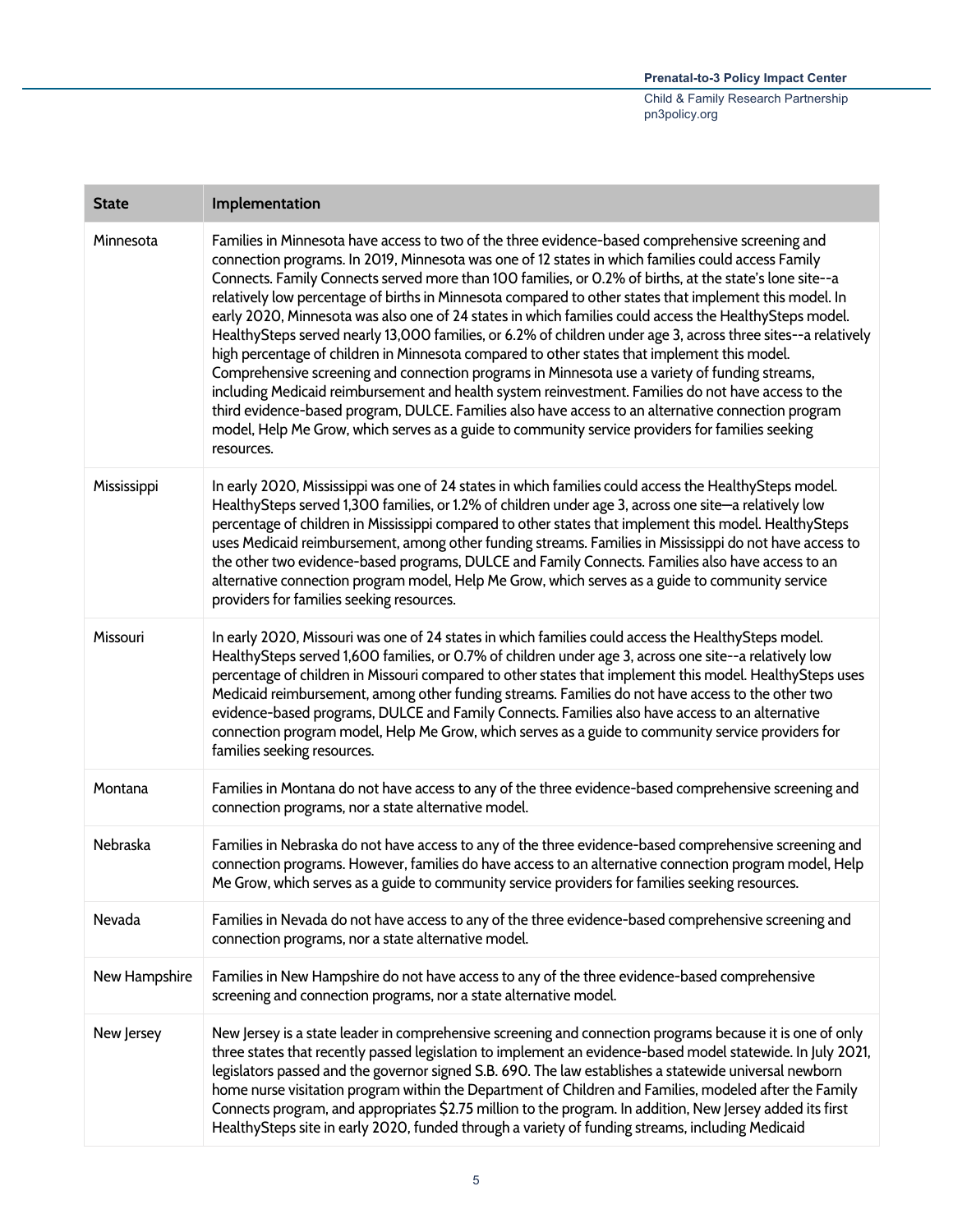| <b>State</b>      | Implementation                                                                                                                                                                                                                                                                                                                                                                                                                                                                                                                                                                                                                                                                                                                                                                                                                                                                                                                                                                                                                                                                                                                                                                                                                                                                                        |
|-------------------|-------------------------------------------------------------------------------------------------------------------------------------------------------------------------------------------------------------------------------------------------------------------------------------------------------------------------------------------------------------------------------------------------------------------------------------------------------------------------------------------------------------------------------------------------------------------------------------------------------------------------------------------------------------------------------------------------------------------------------------------------------------------------------------------------------------------------------------------------------------------------------------------------------------------------------------------------------------------------------------------------------------------------------------------------------------------------------------------------------------------------------------------------------------------------------------------------------------------------------------------------------------------------------------------------------|
|                   | reimbursement, private philanthropy, and health system reinvestment. Previously, the state did not<br>implement any of the three evidence-based comprehensive screening and connection programs. Families<br>also have access to an alternative connection program model, Help Me Grow, which serves as a guide to<br>community service providers for families seeking resources.                                                                                                                                                                                                                                                                                                                                                                                                                                                                                                                                                                                                                                                                                                                                                                                                                                                                                                                     |
| <b>New Mexico</b> | Families in New Mexico do not have access to any of the three evidence-based comprehensive screening<br>and connection programs. First Born is a universal home visiting program that offers prenatal and<br>postpartum visits for first-time parents with children up to age 3. The state-supported program began in<br>Grant County, New Mexico in 1997 and has since expanded to 15 counties. Although First Born may include<br>up to 40 home visits, the model screens and provides families with resources and connections to services.                                                                                                                                                                                                                                                                                                                                                                                                                                                                                                                                                                                                                                                                                                                                                         |
| New York          | Families in New York have access to two of the three evidence-based comprehensive screening and<br>connection models. In 2019, New York was one of 12 states in which families could access the Family<br>Connects model. Family Connects served nearly 200 families, or 0.1% of births, at the state's lone site-a<br>relatively low percentage of births in New York compared to other states that implement this model. In<br>early 2020, New York was also one of 24 states in which families could access the HealthySteps model.<br>HealthySteps served nearly 65,000 families, or 9.6% of children under age 3, across 43 sites—a relatively<br>high percentage of children in New York compared to other states that implement this model. Both<br>comprehensive screening and connection programs use a variety of funding streams, including Medicaid<br>reimbursement, Preschool Development Grant funds and grants from other federal agencies, state<br>appropriations, private philanthropy, and health system reinvestment. Families do not have access to the<br>third evidence-based program, DULCE Families also have access to an alternative connection program<br>model, Help Me Grow, which serves as a guide to community service providers for families seeking<br>resources. |
| North Carolina    | North Carolina is a state leader in comprehensive screening and connection programs based on the state's<br>substantial and long-term implementation of the Family Connects model, originally developed in the state<br>in 2008. In 2019, North Carolina was one of 12 states in which families could access the Family Connects<br>model. Family Connects served more than 7,000 families, or 5.9% of births, across five sites-both the<br>highest number and percentage of births compared to other states that implement this model. In early<br>2020, North Carolina was also one of 24 states in which families could access the HealthySteps model.<br>HealthySteps served nearly 33,000 families, or 9.1% of children under age 3, across 12 sites-a relatively<br>high percentage of children compared to other states that implement this model. Both programs use a<br>variety of funding streams, including Medicaid reimbursement, private philanthropy, state public health<br>funds, county funds, Department of Defense funds, and grants from other federal agencies. North Carolina<br>does not implement the third comprehensive screening and connection program, DULCE.                                                                                                          |
| North Dakota      | Families in North Dakota do not have access to any of the three evidence-based comprehensive screening<br>and connection programs, nor a state alternative model.                                                                                                                                                                                                                                                                                                                                                                                                                                                                                                                                                                                                                                                                                                                                                                                                                                                                                                                                                                                                                                                                                                                                     |
| Ohio              | In early 2020, Ohio was one of 24 states in which families could access the HealthySteps model.<br>HealthySteps served nearly 9,000 families, or 2.2% of children under age 3, across five sites—a relatively<br>low percentage of children in Ohio compared to other states that implement this model. The HealthySteps<br>program in Ohio uses a variety of funding streams, including Medicaid reimbursement, grants from federal<br>agencies, private philanthropy, and health systems reimbursement. Families do not have access to the<br>other two evidence-based programs, DULCE and Family Connects.                                                                                                                                                                                                                                                                                                                                                                                                                                                                                                                                                                                                                                                                                         |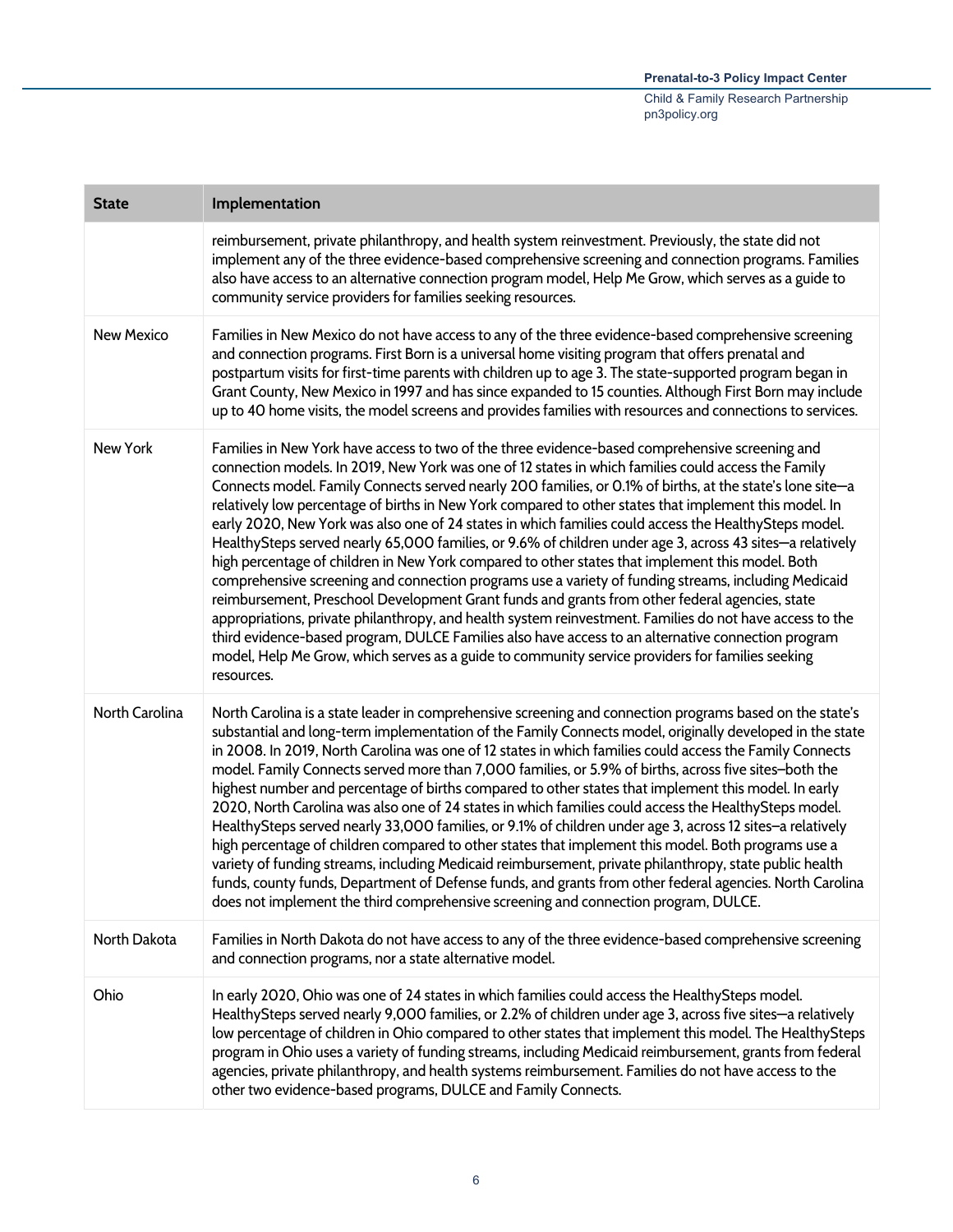| <b>State</b>   | Implementation                                                                                                                                                                                                                                                                                                                                                                                                                                                                                                                                                                                                                                                                                                                                                                                                                                                                                                                                                                                                                                                                                                                                                                                                                                                                                                                                                                                                                                                                                                                      |
|----------------|-------------------------------------------------------------------------------------------------------------------------------------------------------------------------------------------------------------------------------------------------------------------------------------------------------------------------------------------------------------------------------------------------------------------------------------------------------------------------------------------------------------------------------------------------------------------------------------------------------------------------------------------------------------------------------------------------------------------------------------------------------------------------------------------------------------------------------------------------------------------------------------------------------------------------------------------------------------------------------------------------------------------------------------------------------------------------------------------------------------------------------------------------------------------------------------------------------------------------------------------------------------------------------------------------------------------------------------------------------------------------------------------------------------------------------------------------------------------------------------------------------------------------------------|
| Oklahoma       | Families in Oklahoma have access to two of the three evidence-based comprehensive screening and<br>connection models. In 2019, Oklahoma was one of 12 states in which families could access the Family<br>Connects model. Family Connects served nearly 1,000 families, or 2.0% of births, at the state's lone site. In<br>early 2020, Oklahoma was also one of 24 states in which families could access the HealthySteps model.<br>HealthySteps served over 12,000 families, or 8.3% of children under age 3, across six sites-a relatively<br>high percentage of children compared to other states that implement this model. Both evidence-based<br>programs use a variety of funding streams, including Medicaid reimbursement, private philanthropy, and<br>health system reinvestment. Families do not have access to the third evidence-based program, DULCE.<br>Families also have access to an alternative connection program model, Help Me Grow, which serves as a<br>guide to community service providers for families seeking resources.                                                                                                                                                                                                                                                                                                                                                                                                                                                                               |
| Oregon         | Oregon is a state leader in comprehensive screening and connection programs because it is one of only<br>three states that recently passed legislation to implement an evidence-based model statewide. In 2019,<br>legislators passed S.B. 526 to design and implement a Family Connects program statewide. A group of eight<br>agencies and communities are participating in the early adoption phase, but the program has not yet been<br>implemented statewide. In 2019, Family Connects served nearly 100 families, or 0.2% of births, at the<br>state's lone site-a relatively low percentage of births in Oregon compared to other states that implement<br>this model, but the number will likely increase as this model is implemented statewide. In early 2020,<br>Oregon was one of 24 states in which families could access the HealthySteps model. HealthySteps served<br>3,000 families, or 2.3% of children under age 3, at the state's lone site--a relatively low percentage of<br>children in Oregon compared to other states that implement this model. Both existing comprehensive<br>screening and connection programs use a variety of funding streams, including Medicaid reimbursement,<br>state appropriation, and private philanthropy. Families do not have access to the third evidence-based<br>program, DULCE. Families also have access to an alternative connection program model, Help Me Grow,<br>which serves as a guide to community service providers for families seeking resources. evidence- |
| Pennsylvania   | In the last year, legislators introduced H.B. 227 which would create a universal maternal home visiting<br>program. The bill did not progress through the legislature. In early 2020, Pennsylvania was one of 24 states<br>in which families could access the HealthySteps model. HealthySteps served 3,700 families, or 0.9% of<br>children under age 3, across two sites-a relatively low percentage of children in Pennsylvania compared to<br>other states that implement this model. HealthySteps uses Medicaid reimbursement, among other funding<br>sources. Families do not have access to the other two evidence-based programs, DULCE and Family<br>Connects.                                                                                                                                                                                                                                                                                                                                                                                                                                                                                                                                                                                                                                                                                                                                                                                                                                                             |
| Rhode Island   | Families in Rhode Island do not have access to any of the three evidence-based comprehensive screening<br>and connection programs, but does have a state alternative model, First Connections, facilitated statewide<br>by the Rhode Island Department of Health. The program works to reach out to families after the child is<br>born to offer the program's services. Pregnant people or families with children up to age 3 are eligible to<br>free receive screening, connections to community resources, and other comprehensive supports.                                                                                                                                                                                                                                                                                                                                                                                                                                                                                                                                                                                                                                                                                                                                                                                                                                                                                                                                                                                     |
| South Carolina | In early 2020, South Carolina was one of 24 states in which families could access the HealthySteps model.<br>HealthySteps served more than 7,000 families, or 4.1% of children under age 3, across three sites--a<br>relatively high percentage of children in South Carolina compared to other states that implement this<br>model. The HealthySteps program uses a variety of funding streams, including Medicaid reimbursement,<br>grants from federal agencies, state appropriations, and private philanthropy. Families do not have access to<br>the other two evidence-based programs, DULCE and Family Connects. Families also have access to an<br>alternative connection program model, Help Me Grow, which serves as a guide to community service<br>providers for families seeking resources.                                                                                                                                                                                                                                                                                                                                                                                                                                                                                                                                                                                                                                                                                                                            |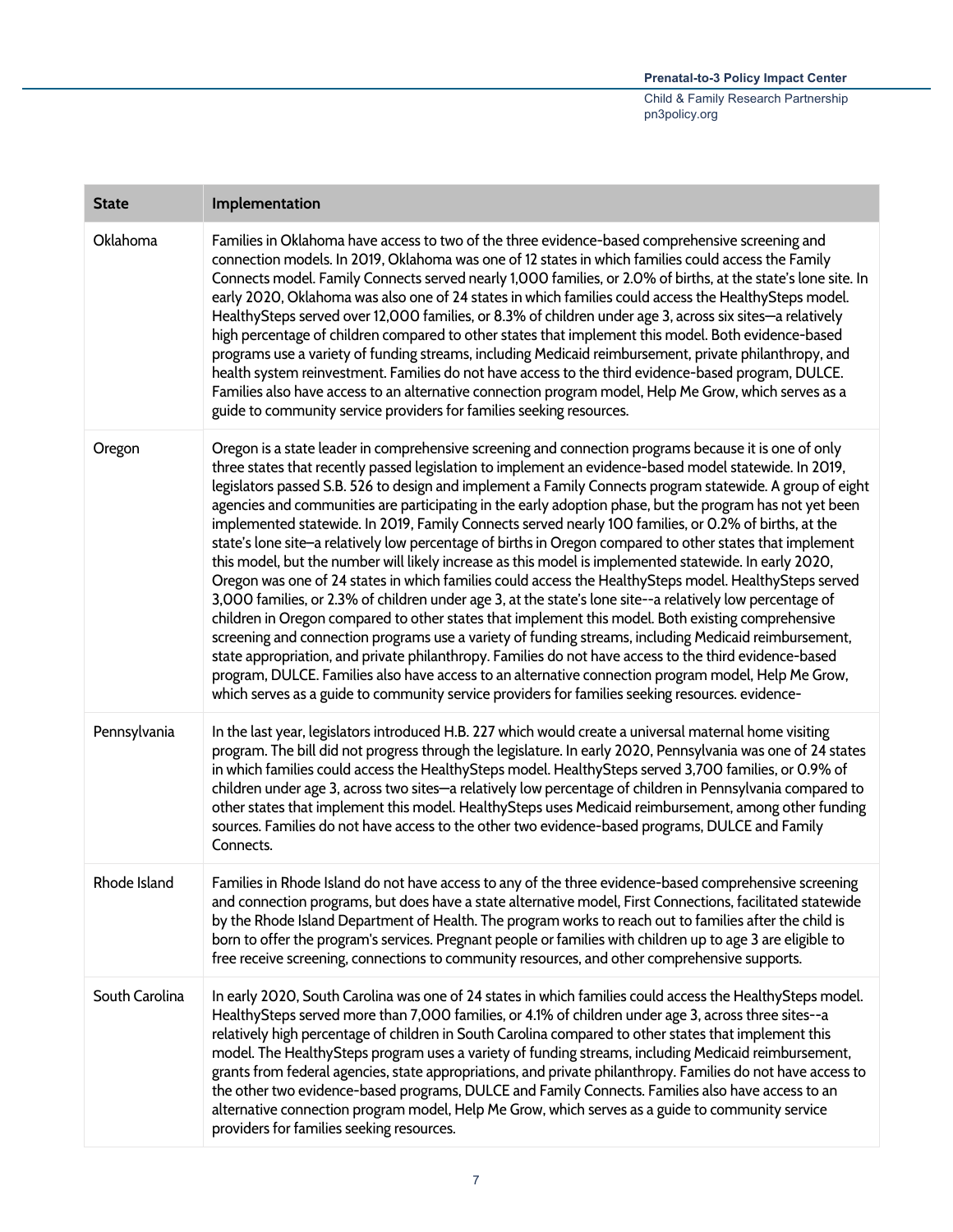| <b>State</b> | Implementation                                                                                                                                                                                                                                                                                                                                                                                                                                                                                                                                                                                                                                                                                                                                                                                                                                                                                                                                                                                                                                                                                                                                                                                                                                                                                                                                                                                                                                                                                                                                                                                                 |
|--------------|----------------------------------------------------------------------------------------------------------------------------------------------------------------------------------------------------------------------------------------------------------------------------------------------------------------------------------------------------------------------------------------------------------------------------------------------------------------------------------------------------------------------------------------------------------------------------------------------------------------------------------------------------------------------------------------------------------------------------------------------------------------------------------------------------------------------------------------------------------------------------------------------------------------------------------------------------------------------------------------------------------------------------------------------------------------------------------------------------------------------------------------------------------------------------------------------------------------------------------------------------------------------------------------------------------------------------------------------------------------------------------------------------------------------------------------------------------------------------------------------------------------------------------------------------------------------------------------------------------------|
| South Dakota | Families in South Dakota do not have access to any of the three evidence-based comprehensive screening<br>and connection programs, nor a state alternative model.                                                                                                                                                                                                                                                                                                                                                                                                                                                                                                                                                                                                                                                                                                                                                                                                                                                                                                                                                                                                                                                                                                                                                                                                                                                                                                                                                                                                                                              |
| Tennessee    | Families in Tennessee do not have access to any of the three evidence-based comprehensive screening and<br>connection programs, nor a state alternative model.                                                                                                                                                                                                                                                                                                                                                                                                                                                                                                                                                                                                                                                                                                                                                                                                                                                                                                                                                                                                                                                                                                                                                                                                                                                                                                                                                                                                                                                 |
| Texas        | In the past year, legislators introduced S.B. 1520, which would have created a commission to establish and<br>administer a competitive grant program to expand evidence-based nurse home visitation services for all<br>newborn caregivers in a defined service area (modeled on the Family Connects model), but the bill failed to<br>progress in the legislative process. Families in Texas have access to two of the three evidence-based<br>comprehensive screening and connection programs. In 2019, Texas was one of 12 states in which families<br>could access the Family Connects model. Family Connects served more than 1,000 families, or 0.3% of<br>births, across five sites-a relatively low percentage of births in Texas compared to other states that<br>implement this model. In early 2020, Texas was one of 24 states in which families could access the<br>HealthySteps model. HealthySteps served more than 15,000 families, or 1.3% of children under age 3,<br>across eight sites-a relatively low percentage of children in Texas compared to other states that implement<br>this model. Both evidence-based programs use a variety of funding streams, including Medicaid<br>reimbursement, Title V Maternal and Child Health Block Grant funds, health system reinvestment, and<br>state dollars. Families do not have access to the third comprehensive screening and connection program,<br>DULCE. Families also have access to an alternative connection program model, Help Me Grow, which serves<br>as a guide to community service providers for families seeking resources. |
| Utah         | Families in Utah do not have access to any of the three evidence-based comprehensive screening and<br>connection programs. However, families do have access to an alternative connection program model, Help<br>Me Grow, which serves as a guide to community service providers for families seeking resources.                                                                                                                                                                                                                                                                                                                                                                                                                                                                                                                                                                                                                                                                                                                                                                                                                                                                                                                                                                                                                                                                                                                                                                                                                                                                                                |
| Vermont      | In the last year, legislators introduced H. 44, which would create a universally available screening and<br>connection program for all families with a newborn, but the bill did not progress in the legislative process. In<br>2019, Vermont was one of three states in which families could access the DULCE model. At the state's<br>single site, DULCE served nearly 100 families, or 1.6% of births. The model has recently expanded to five<br>sites across the state. DULCE uses a variety of funding streams, including state appropriations and health<br>system reinvestment. Families do not have access to the other two evidence-based programs, Family<br>Connects and HealthySteps. Families also have access to an alternative connection program model, Help<br>Me Grow, which serves as a guide to community service providers for families seeking resources.                                                                                                                                                                                                                                                                                                                                                                                                                                                                                                                                                                                                                                                                                                                               |
| Virginia     | Families in Virginia do not have access to any of the three evidence-based comprehensive screening and<br>connection programs. However, families do have access to an alternative connection program model, Help<br>Me Grow, which serves as a guide to community service providers for families seeking resources.                                                                                                                                                                                                                                                                                                                                                                                                                                                                                                                                                                                                                                                                                                                                                                                                                                                                                                                                                                                                                                                                                                                                                                                                                                                                                            |
| Washington   | In early 2020, Washington was one of 24 states in which families could access the HealthySteps model.<br>HealthySteps served 11,000 families, or 4.1% of children under age 3, across two sites-a relatively high<br>percentage of children in Washington compared to other states that implement this model. The<br>HealthySteps program uses a variety of funding streams, including Medicaid reimbursement and<br>Department of Defense funds. Families do not have access to the other two evidence-based programs,<br>DULCE and Family Connects. Families also have access to an alternative connection program model, Help<br>Me Grow, which serves as a guide to community service providers for families seeking resources.                                                                                                                                                                                                                                                                                                                                                                                                                                                                                                                                                                                                                                                                                                                                                                                                                                                                            |